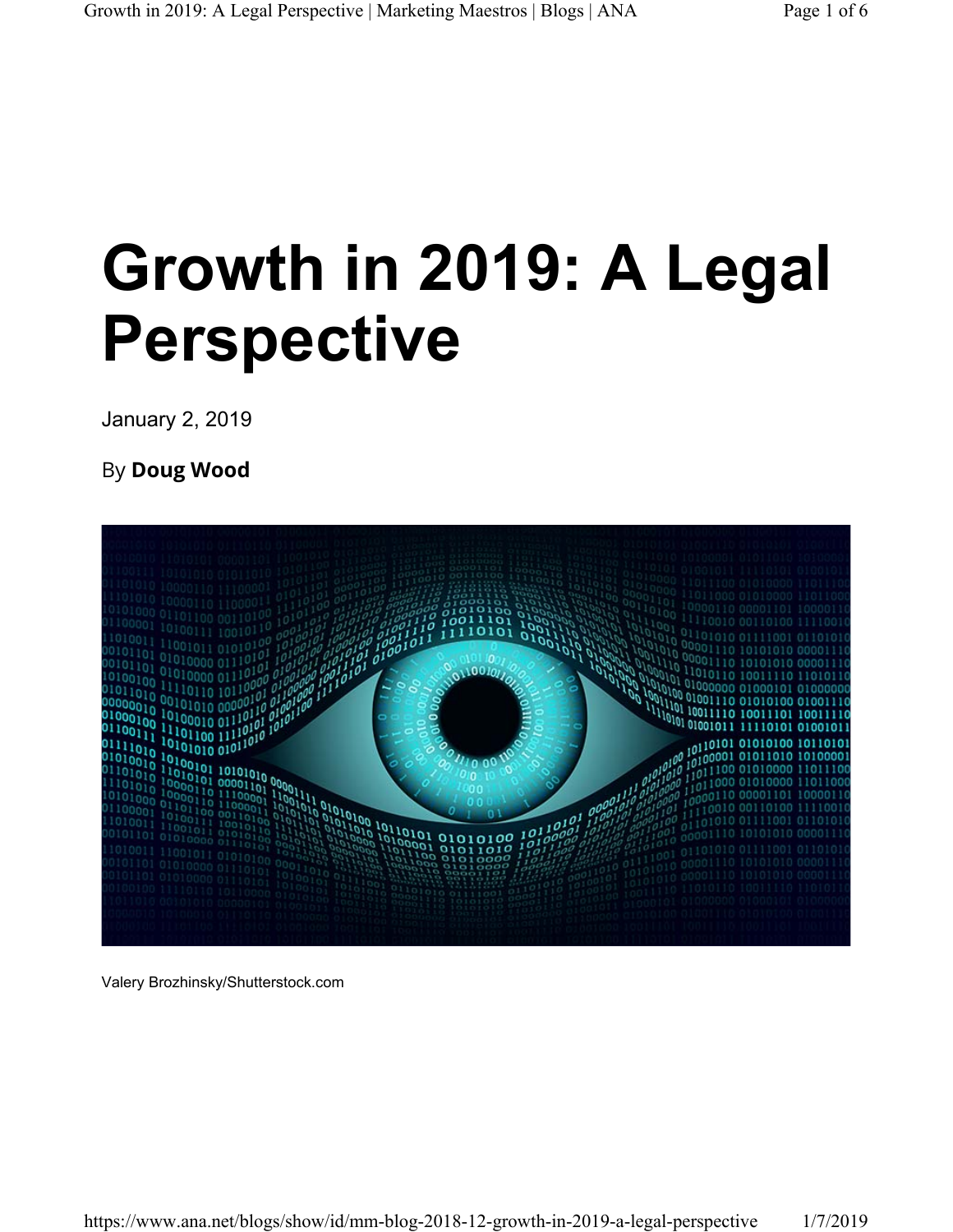A central goal of the ANA's industry leadership is growth. I can think of no better springboard into 2019 than to discuss how legal issues will affect growth in years to come. Here is an outlook on legal challenges marketers who care about growth need to keep in mind in 2019.

#### **The Terrorist Trio: Brand Safety, Bot Fraud, and Fake News**

We all know Internet fraud is rampant. Marketers have been battling the menace for years knowing that much of their investment in digital media is ending up in the wrong hands. ROI is diluted by a bloated ecosystem of suppliers skimming a dollar here and a dollar there while adding no value. Worse, some of the money goes into the hands of terrorists. Progress is being made and the dialog is getting louder but if growth means anything in 2019, marketers need to increase their voice even more and make greater demands of their suppliers to invest in solutions rather than excuses, clean up the supply chain rather than lament about its complexities, and earn rather than burn the dollars they're paid. Growth will be hindered as long as this cancerous trio continues to infect the industry.

## **The Watchful Eye of the FBI**

Following Jon Mandel's 2015 revelations, the 2016 K2 Intelligence bombshell, and the 2018 McKinsey reaffirmation of questionable business practices in media buying, the FBI stepped into the controversy with an October request for ANA members to assist in its criminal investigation. This development may be a game changer in 2019 and finally raise the curtain on the business of media buying. Or it may not. It is now up to marketers to step forward and cooperate with the FBI. No doubt doing so is a very hard decision with many ramifications. However, if growth is the industry goal, cleaning up the media buying landscape and cooperating with the FBI investigation is a mandate. Step up or step out.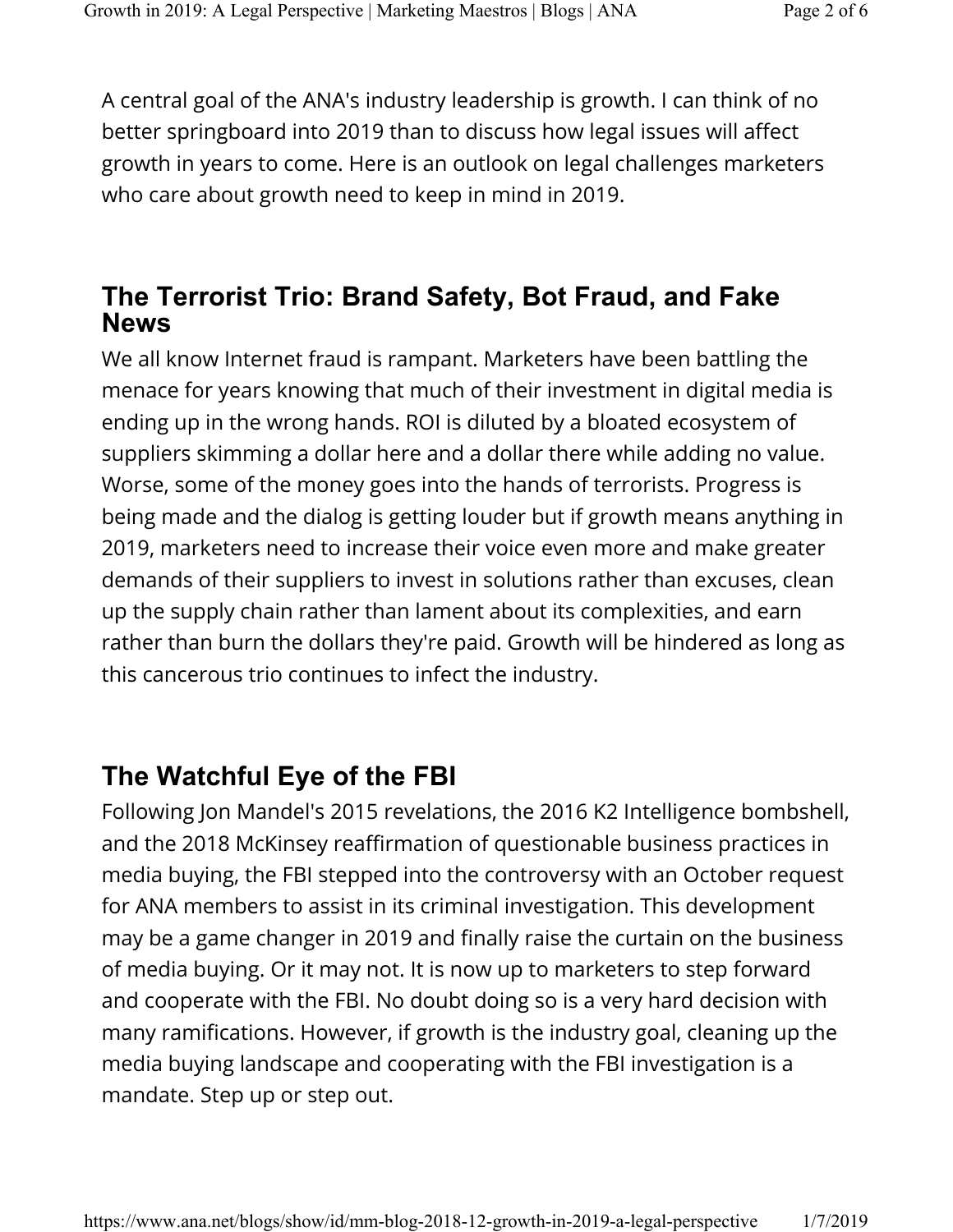## **Accounting for Transparency**

Now that many marketers have restructured their contracts with agencies with respect to creative, production and media buying, the most important step forward in 2019 is auditing. One surprising discovery over the past three years is the somewhat shocking fact that many marketers have never exercised the audit rights included in their contracts with agencies. The lack of follow-up undermines the very purpose of having a contract in the first place — to assure accountability among suppliers spending millions and sometimes billions of dollars, and to provide oversight into the consequent risks to shareholder value. Transparency means nothing without accountability. A component for growth in 2019 should be audit, audit, audit.

### **Growth and the Duopoly Two-Step**

Facebook and Google both love to talk the talk. They say they embrace measurement, share data fairly, and provide meaningful proof of ROI. Yet their walled gardens belie the sincerity of all those assurances and hamper growth. With control of more than 80 percent of the billions spent on digital media, 2019 must be a year of transparency for Google and Facebook. If marketers want to assure sound stewardship of the billions invested, much more must be forthcoming from the duopoly. The 2018 ANA word of the year is "Brand Purpose." If Google and Facebook are the partners in growth they purport to be, we'd like to understand Facebook's and Google's brand purpose as well. That may be revealed through actions by Congress, the DOJ, or the FTC. But marketers also play a pivotal role in pressuring the digital giants to be accountable. Do not let up in 2019. In fact, dial up the pressure with a loud public voice.

# **Growth and the Oligopoly Six-Step**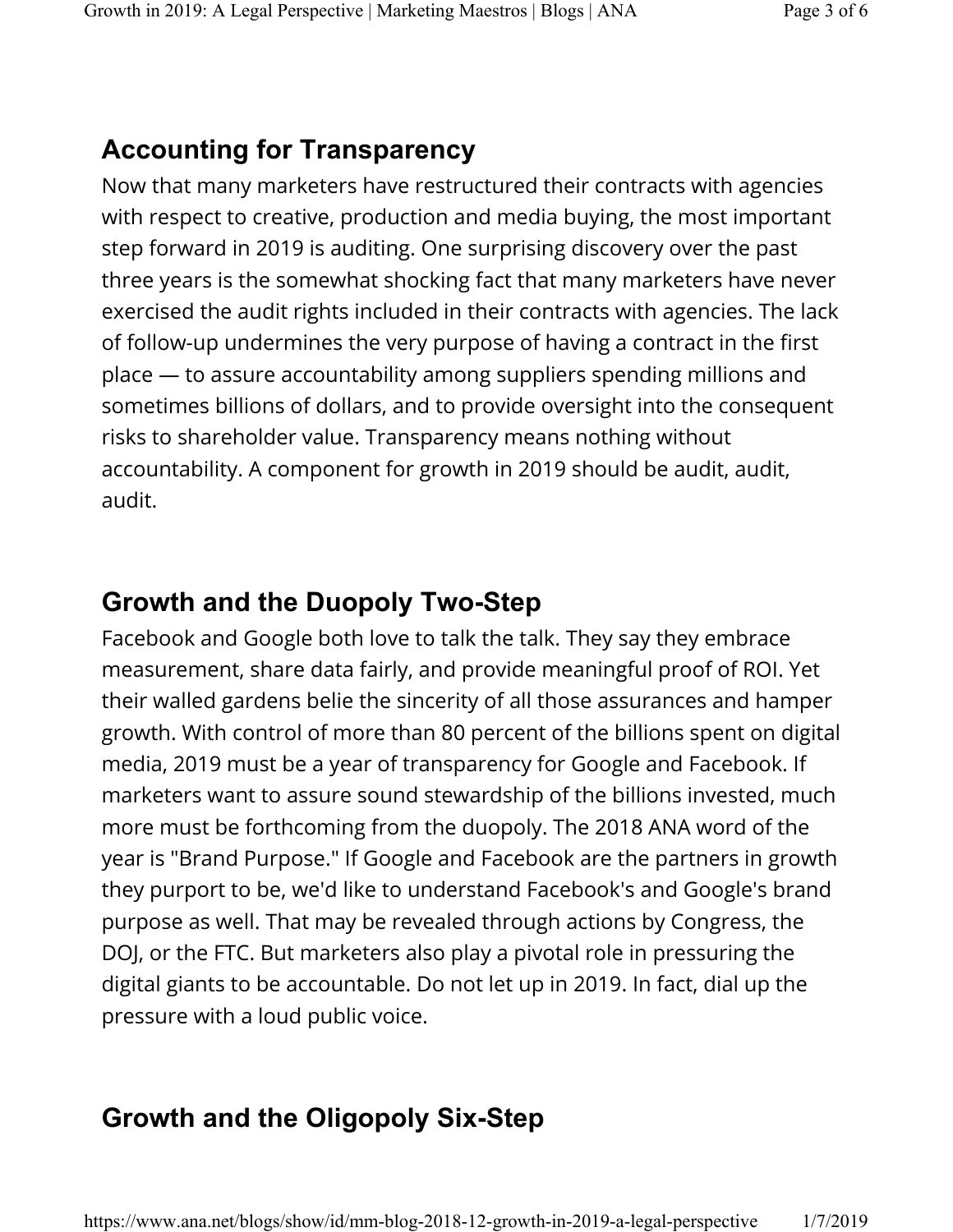We have seen massive management changes in the top six holding companies in 2018 and the creation of what may become the seventh as Sir Martin Sorrell reinvents the wheel yet again. Yet little has changed in the larger competitive landscape. The vast majority of spending by major marketers on creative, production, and media remains with the big six. While marketers move accounts around among them, there has been little impact on competition in the greater marketplace. That may be changing and 2019 could be a bellwether year if the trend to in-house agencies and the entrance of the consulting companies into the competitive mix continue. Some healthy competition that challenges old and often stale structures and practices at the entrenched holding companies serves the best interests of marketers. It is long overdue.

## **Privacy Potholes**

Changes in privacy laws are making us all spin in confusion. Anyone in the digital supply chain that tells a marketer it has all the answers to their privacy concerns and knows how to reach targeted consumers while staying within the bounds of the legal rules is fooling either themselves or the marketers they represent. In 2019, marketers will face significant privacy changes and need to prepare themselves now. It is also crucial that marketers have a voice in addressing privacy concerns and solutions. While some pundits may find it counter-intuitive, consumers and marketers actually have the same interests — a shared loyalty for brands that deliver what consumers want. Everyone in between, regardless of how wellintentioned they may be, has their own motivations and perceptions on privacy restrictions that may not be consistent with those of marketers. In the end, however, no one can question that growth and consumer privacy go hand in hand. Marketers need to lead the debate.

## **Meaningful Measurement**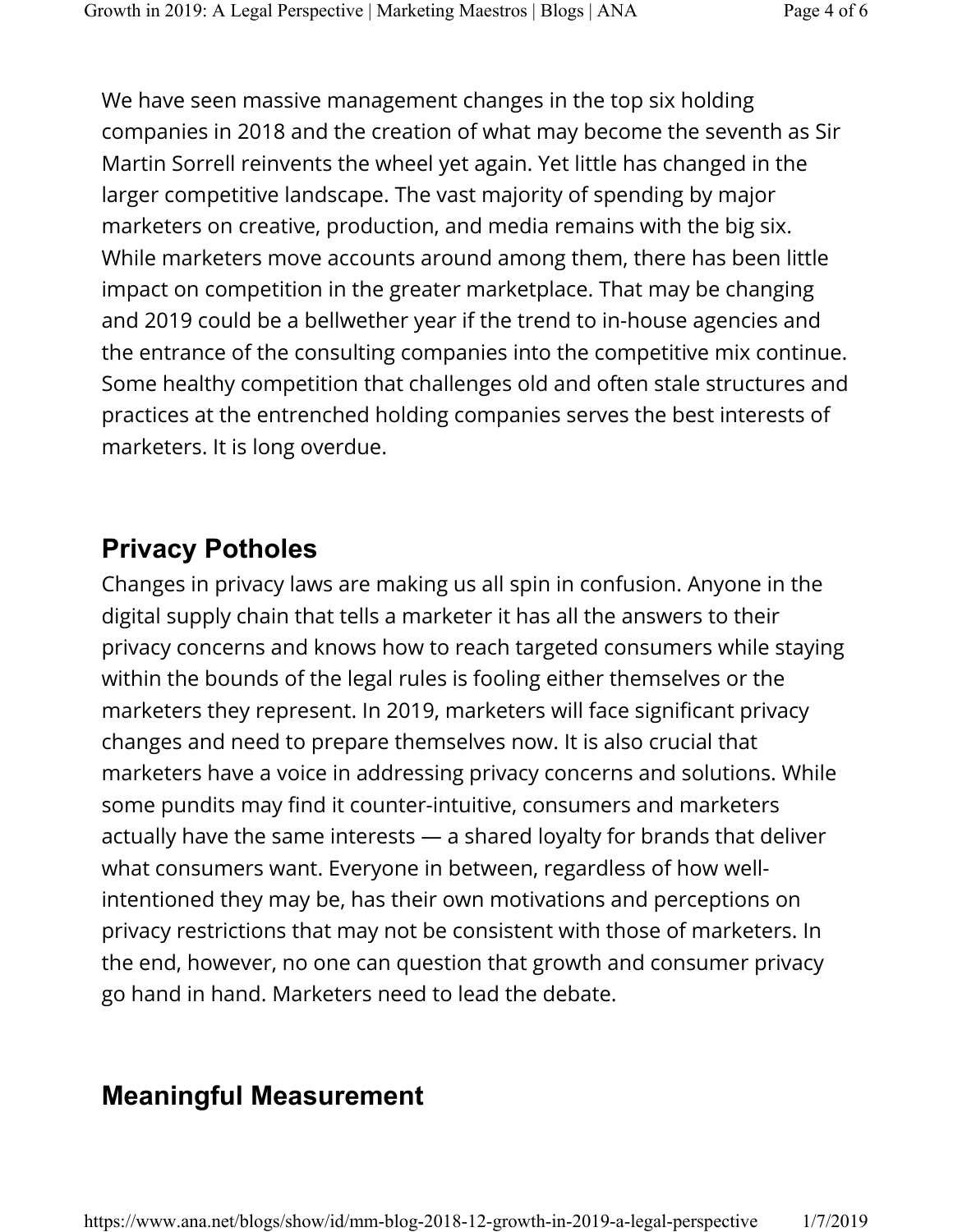The Media Ratings Council continues to establish measurement standards across all media platforms with particular emphasis in 2018 on digital. It has been a valiant effort for a number of years and made great strides in providing marketers with critical measurement tools. In 2019, it is time for marketers to have direct and unfettered access to log level data. It is readily available and the excuses for not providing it are no longer acceptable. It is the data needed to address the myriad of issues marketers face: issues like dilution of their investment before their message reaches consumers, or finding out who is profiting as the money flows from the demand side through the supply side. Log level data is directly linked to proving growth. Without it, there are no true, verifiable measurement standards.

## **How We See It**

In 2016, the ANA launched industry efforts to address two serious challenges faced by marketers. The #SeeHer initiative is an industry effort "to increase the percentage of accurate portrayals of women and girls in U.S. advertising and media by 20 percent by 2020, the 100th anniversary of women winning the right to vote." It is well on its way to achieving that goal with more than 70 marketers behind it. The goal of the Alliance for Inclusive & Multicultural Marketing (AIMM) is to "bring together senior thought leaders from the African-American, Hispanic, Asian, LGBT and general market communities to create a united blueprint for the evolution of multicultural and diverse-segment marketing in America." In 2019, marketers in greater numbers need to join the movements. Not only because it has been shown such commitments contribute to growth, but also because they represent a commitment to equality, diversity and inclusion that best assures compliance with the law.

## **Pathways to Success**